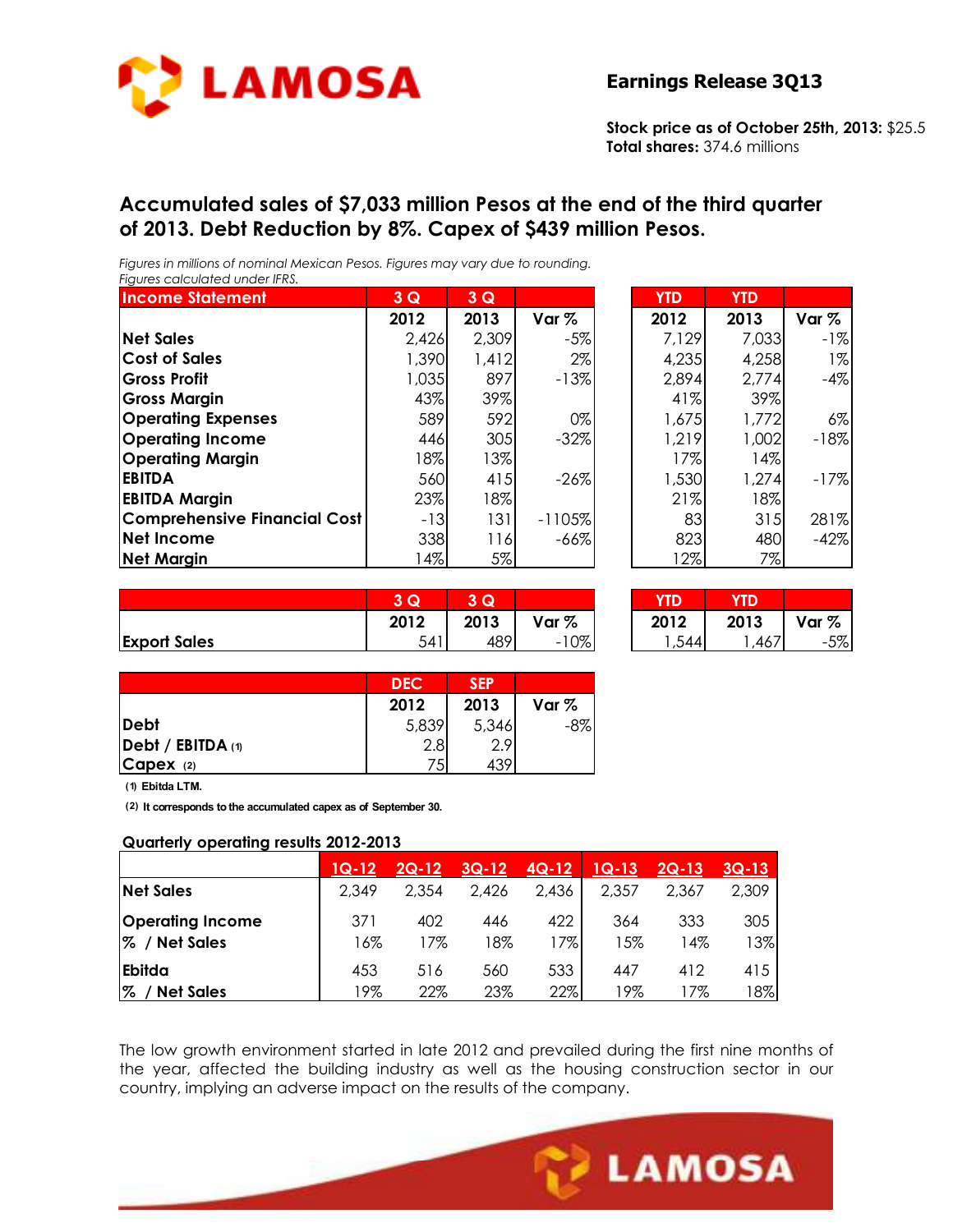



**San Pedro Garza García, Nuevo Leon, Mexico, October 25th, 2013.** Grupo Lamosa, announces its results related to the third quarter of 2013.

*Figures in million of Mexican Pesos. Figures may vary due to rounding.* 

## **SALES**

Grupo Lamosa ended up the third quarter with cumulative sales of \$ 7,033 million pesos, showing a decrease of 1 % when compared to sales of \$ 7,129 million Pesos recorded during the first nine months of 2012.



assets for \$726 Millions of Mexican Pesos.

# **EXPORT SALES**

Cumulative export sales at the end of the third quarter stood at \$ 1,467 million Pesos, down by 5% to sales of \$1,544 million Pesos made abroad during the same period last year. This reduction is due to lower sales to South America and the appreciation that showed the peso against the dollar by 3% during the first nine months of the year, in comparison to the same period of 2012.

Ī





**LAMOSA**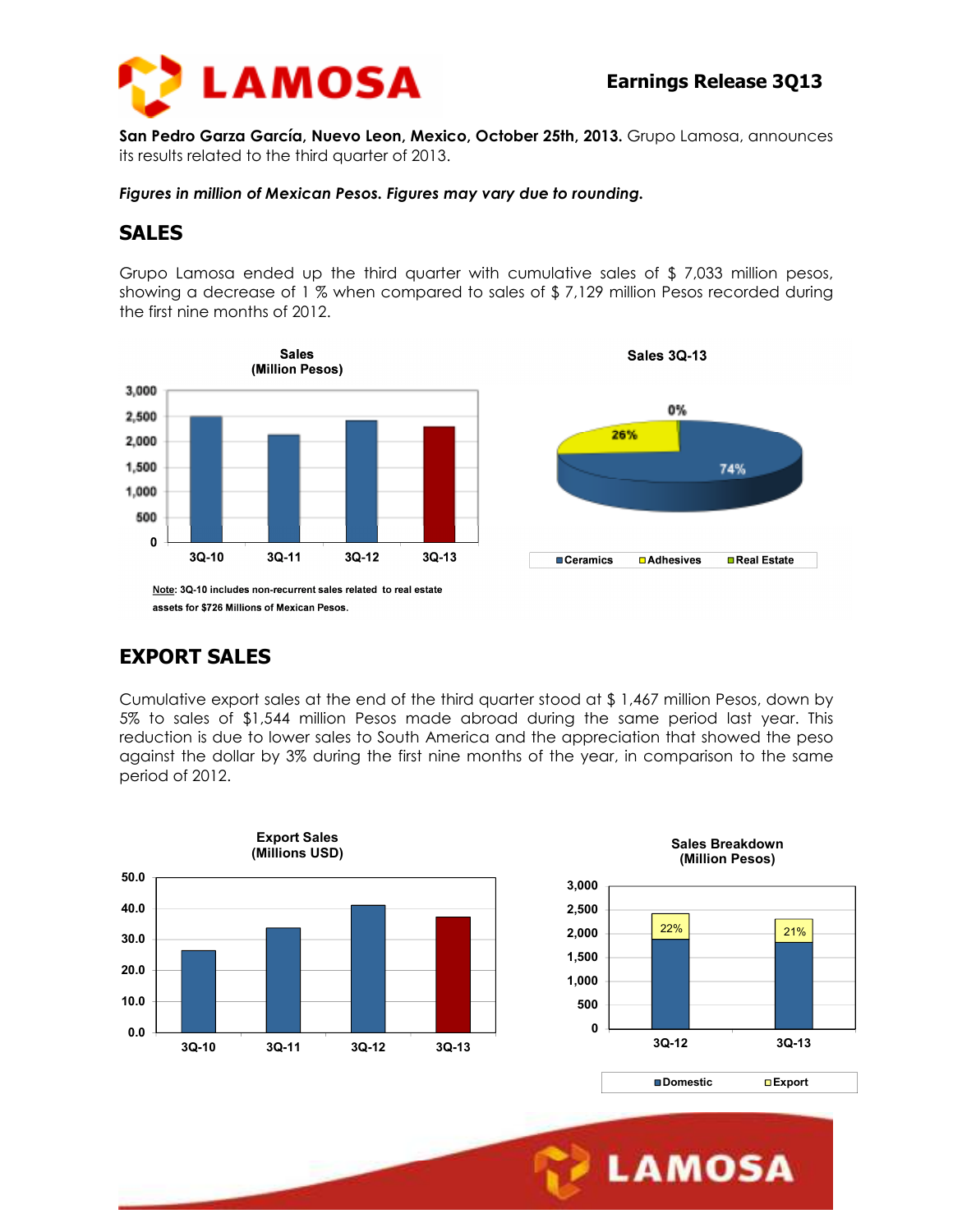

#### **PERFORMANCE PER BUSINESS SEGMENT**

|                      | <b>Ceramics</b><br><b>YTD</b> |          |        |          | <b>Adhesives</b><br><b>YTD</b> |            | <b>Real Estate</b><br><b>YTD</b> |          |            | <b>Total</b><br><b>YTD</b> |          |            |
|----------------------|-------------------------------|----------|--------|----------|--------------------------------|------------|----------------------------------|----------|------------|----------------------------|----------|------------|
|                      | $Sep-12$                      | $Sep-13$ | Var    | $Sep-12$ | $Sep-13$                       | <u>Var</u> | $Sep-12$                         | $Sep-13$ | <u>Var</u> | $Sep-12$                   | $Sep-13$ | <u>Var</u> |
| <b>Total Sales</b>   | 5.361                         | 5,267    |        | 1.764    | 1.763                          |            |                                  | 5        |            | 7.808                      | 7.774    |            |
| Intersegment sales   |                               |          |        | -3       | -3                             |            |                                  |          |            | $-680$                     | $-741$   |            |
| <b>Net Sales</b>     | 5.361                         | 5.267    | $-2%$  | 1.761    | 1.761                          | 0%         |                                  | 5        |            | 7.129                      | 7.033    | $-1%$      |
| <b>EBIT</b>          | 820                           | 633      | $-23%$ | 421      | 414                            | $-2%$      | $-3$                             | $-22$    |            | 1.219                      | 1,002    | $-18%$     |
| Dep. Amort. & Others | 249                           | 222      | $-11%$ | 36       | 28                             | $-23%$     |                                  | 0        |            | 311                        | 272      | $-12%$     |
| <b>EBITDA</b>        | 1.069                         | 855      | $-20%$ | 458      | 442                            | $-3%$      | $-3$                             | $-22$    |            | 1.530                      | 1,274    | $-17%$     |
| $\%$                 | 20%                           | 16%      |        | 26%      | 25%                            |            |                                  |          |            | 21%                        | 18%      |            |

**\* Year to date figures.**

|                      | <b>Ceramics</b> |         |        | <b>Adhesives</b> |         |            |         | <b>Real Estate</b> |            | <b>Total</b> |         |            |  |
|----------------------|-----------------|---------|--------|------------------|---------|------------|---------|--------------------|------------|--------------|---------|------------|--|
|                      | $3Q-12$         | $3Q-13$ | Var    | $3Q-12$          | $3Q-13$ | <u>Var</u> | $3Q-12$ | $3Q-13$            | <u>Var</u> | $3Q-12$      | $3Q-13$ | <u>Var</u> |  |
| <b>Total Sales</b>   | 1.825           | 1,702   |        | 602              | 607     |            | 0       |                    |            | 2.575        | 2,537   |            |  |
| Intersegment sales   |                 |         |        | -1               | -1      |            |         |                    |            | $-149$       | $-228$  |            |  |
| <b>Net Sales</b>     | 1.825           | 1.702   | $-7%$  | 601              | 606     | 1%         | 0       |                    |            | 2.426        | 2.309   | $-5%$      |  |
| <b>IEBIT</b>         | 303             | 193     | $-36%$ | 146              | 137     | $-6%$      | $-4$    | $-10$              |            | 446          | 305     | $-32%$     |  |
| Dep. Amort. & Others | 94              | 86      | $-9%$  | 12               | 17      | 37%        | 0       | 0                  |            | 114          | 110     | $-3%$      |  |
| <b>EBITDA</b>        | 397             | 279     | $-30%$ | 158              | 154     | $-2%$      | -4      | $-10$              |            | 560          | 415     | $-26%$     |  |
| $\frac{9}{6}$        | 22%             | 16%     |        | 26%              | 25%     |            |         |                    |            | 23%          | 18%     |            |  |

### **CERAMIC DIVISION**

The ceramic division concluded the third quarter with cumulative sales of \$ 5,267 million Pesos, which accounted for 75% of Grupo Lamosa´s consolidated sales, and a decrease of 2% when compared to the sales posted during the first nine months of 2012.

## **ADHESIVES DIVISION**

The adhesives division showed sales for \$1,761 million Pesos during the first nine months of the year, similar amount to the sales recorded during the same period of 2012, equivalent to 25% of total sales.

#### **OPERATING INCOME**

Operating income accumulated at the end of the third quarter totaled \$1,002 million Pesos, showing a reduction of 18 % when compared to the amount recorded during the same period of 2012. The fall in the construction activity, together with the 50% increase in the cost of natural gas during the first nine months of the current year, were some of the factors that negatively affected the company's operating results. Additionally, during 2013 the company realized higher marketing expenses, according to its strategy to strengthen the presence of its products in the domestic and the export markets.

Ī

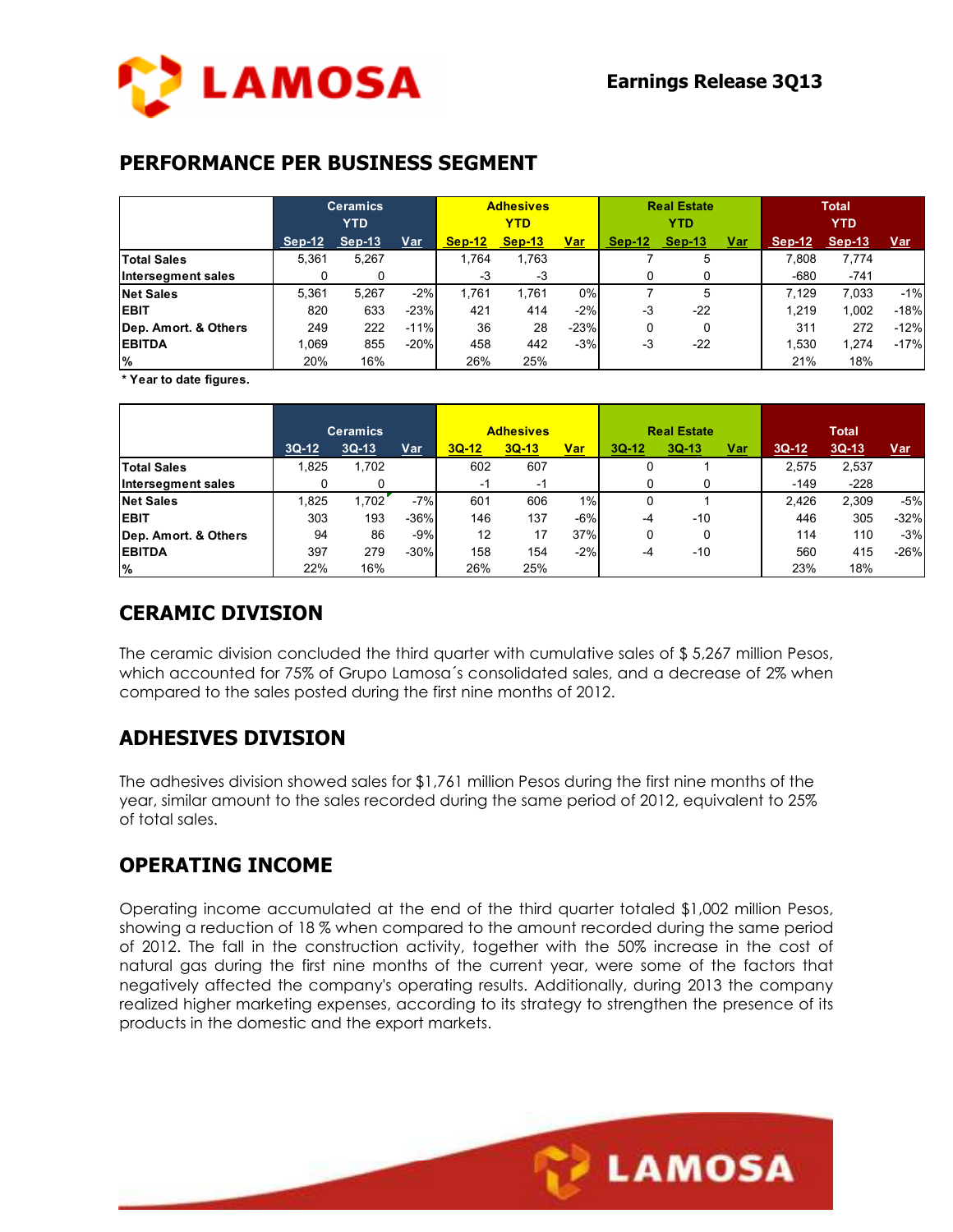

The cumulative EBITDA for the first nine months of the year amounted to \$ 1,274 million Pesos, a reduction of 17 % when compared to the EBITDA of \$1,530 million Pesos posted during the first nine months of 2012.





#### **FINANCIAL PERFORMANCE**

Notwithstanding the challenging business conditions, the cash flow generation allowed the company to invest \$439 million Pesos in projects related to capacity expansion and information technology. At the end of the third quarter debt was reduced by 8%, despite the 2% devaluation of our currency against the dollar during the first nine months of the year in comparison to the end of 2012. The debt as of the third quarter of the current year stood at \$5,346 million Pesos, comparing favorably with the debt of \$5,839 million Pesos recorded at the end of 2012.

Financial discipline focused to optimize the cash flow and reduce the leverage of the company, has allowed access over time to lower interest rates according to the current credit agreements, favorably impacting the financial cost of the company. Financial expenses recorded during the first nine months of the year amounted to \$270 million Pesos, a significant reduction of 35% when compared to financial expenses of \$414 million Pesos accrued at the end of the third quarter of 2012.

The accumulated comprehensive financing cost at the end of third quarter amounted to \$315 million Pesos, an increase of 281% when compared to \$83 million Pesos recorded during the same period of 2012. Nevertheless the reduction in financial expenses, The Peso devaluation against US dollar caused a foreign exchange loss of \$58 million Pesos during the first nine months of the year, compared to a foreign exchange gain of \$308 million Pesos recorded in the same period of 2012.

Ī